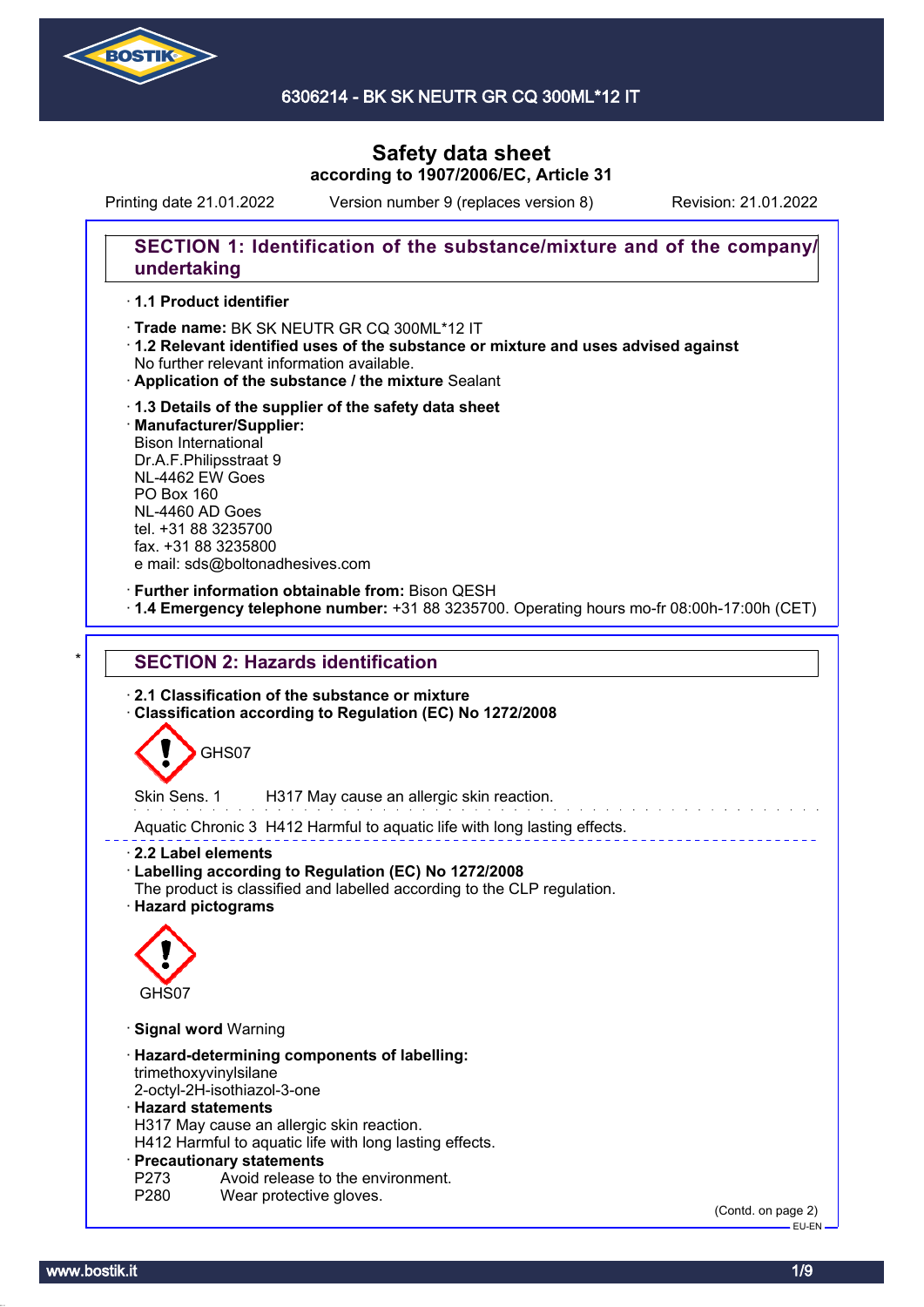

Printing date 21.01.2022 Version number 9 (replaces version 8) Revision: 21.01.2022

Trade name: BK SK NEUTR GR CQ 300ML\*12 IT

(Contd. of page 1)

P302+P352 IF ON SKIN: Wash with plenty of water.

P333+P313 If skin irritation or rash occurs: Get medical advice/attention.

P501 Dispose of contents/container in accordance with national regulations.

· **2.3 Other hazards**

· **Results of PBT and vPvB assessment**

- · **PBT:** Not applicable.
- · **vPvB:** Not applicable.

| $\cdot$ 3.2 Mixtures<br>Description: Sealant                                                    |                                                                                                                                                                                                                                                                                                                                                                                                            |                     |
|-------------------------------------------------------------------------------------------------|------------------------------------------------------------------------------------------------------------------------------------------------------------------------------------------------------------------------------------------------------------------------------------------------------------------------------------------------------------------------------------------------------------|---------------------|
| Dangerous components:                                                                           |                                                                                                                                                                                                                                                                                                                                                                                                            |                     |
| CAS: 64742-46-7<br>EINECS: 265-148-2<br>Index number: 649-221-00-X<br>Reg.nr.: 01-2119827000-58 | Distillates (petroleum), hydtrotreated middle<br>Asp. Tox. 1, H304                                                                                                                                                                                                                                                                                                                                         | $2.5 - 10%$         |
| CAS: 3087-39-6                                                                                  | titanium(4)-2-methylpropane-2-oleate<br>Skin Irrit. 2, H315; Eye Irrit. 2, H319                                                                                                                                                                                                                                                                                                                            | $1 - 2.5%$          |
| CAS: 2768-02-7<br>EINECS: 220-449-8<br>Index number: 014-049-00-0<br>Reg.nr.: 01-2119513215-52  | trimethoxyvinylsilane<br><b>Elam. Lig. 2, H225; 3 Skin Sens. 1B, H317</b>                                                                                                                                                                                                                                                                                                                                  | $1 - 2.5%$          |
| CAS: 556-67-2<br>EINECS: 209-136-7<br>Index number: 014-018-00-1<br>Reg.nr.: 01-2119529238-36   | octamethylcyclotetrasiloxane<br>Flam. Liq. 3, H226; Sepr. 2, H361f;<br>Aquatic Chronic 1, H410 (M=10)<br>PBT; vPvB                                                                                                                                                                                                                                                                                         | $≥0.025 - 0.25%$    |
| CAS: 26530-20-1<br>EINECS: 247-761-7<br>Index number: 613-112-00-5                              | 2-octyl-2H-isothiazol-3-one<br>Acute Tox. 3, H301; Acute Tox. 3, H311;<br>Acute Tox. 2, H330; Skin Corr. 1, H314; Eye<br>Dam. 1, H318; Be Aquatic Acute 1, H400<br>(M=100); Aquatic Chronic 1, H410 (M=100);<br>Skin Sens. 1A, H317, EUH071<br>ATE: LD50 oral: 125 mg/kg<br>LD50 dermal: 311 mg/kg<br>LC50/4 h inhalative: 0.27 mg/l<br>Specific concentration limit:<br>Skin Sens. 1A; H317: C ≥ 0.0015 % | $≥0.0025 - <0.025%$ |

# \* **SECTION 4: First aid measures**

· **4.1 Description of first aid measures**

- · **General information:** No special measures required.
- · **After inhalation:**

Supply fresh air and to be sure call for a doctor.

- In case of unconsciousness place patient stably in side position for transportation.
- · **After skin contact:** Immediately wash with water and soap and rinse thoroughly.

(Contd. on page 3) EU-EN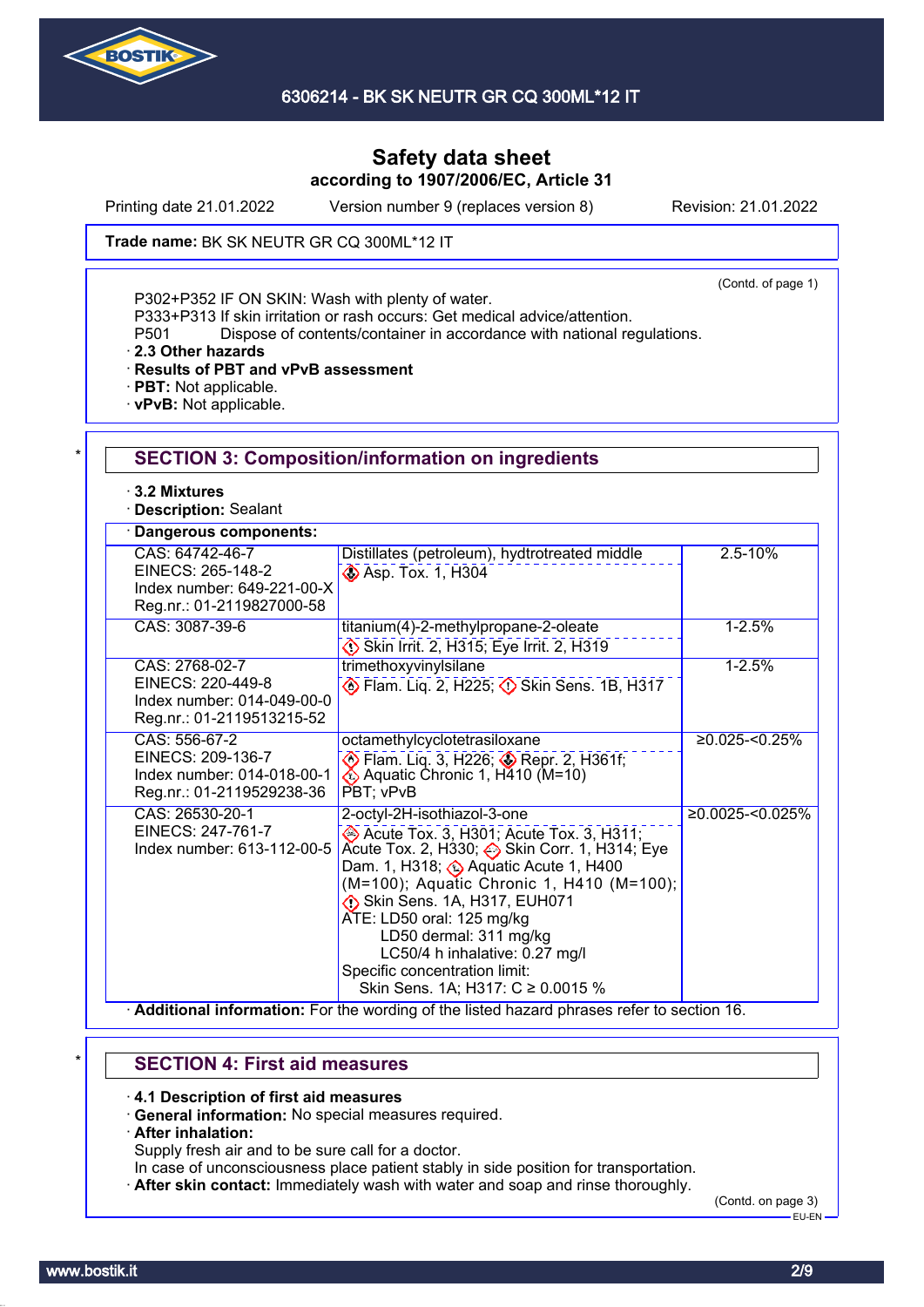

6306214 - BK SK NEUTR GR CQ 300ML\*12 IT

# **Safety data sheet according to 1907/2006/EC, Article 31**

Printing date 21.01.2022 Version number 9 (replaces version 8) Revision: 21.01.2022

(Contd. of page 2)

Trade name: BK SK NEUTR GR CQ 300ML\*12 IT

· **After eye contact:** Rinse opened eye for several minutes under running water.

· **After swallowing:** If symptoms persist consult doctor.

· **4.2 Most important symptoms and effects, both acute and delayed** No further relevant information available.

· **4.3 Indication of any immediate medical attention and special treatment needed** No further relevant information available.

### **SECTION 5: Firefighting measures**

- · **5.1 Extinguishing media**
- · **Suitable extinguishing agents:** Use fire extinguishing methods suitable to surrounding conditions.
- · **5.2 Special hazards arising from the substance or mixture**
- No further relevant information available.
- · **5.3 Advice for firefighters**
- · **Protective equipment:** No special measures required.

### **SECTION 6: Accidental release measures**

- · **6.1 Personal precautions, protective equipment and emergency procedures** Not required.
- · **6.2 Environmental precautions:**
- Do not allow product to reach sewage system or any water course.
- Inform respective authorities in case of seepage into water course or sewage system.
- Do not allow to enter sewers/ surface or ground water.
- · **6.3 Methods and material for containment and cleaning up:**
- Send for recovery or disposal in suitable receptacles.

Absorb with liquid-binding material (sand, diatomite, acid binders, universal binders, sawdust).

- · **6.4 Reference to other sections**
- See Section 7 for information on safe handling.
- See Section 8 for information on personal protection equipment.

See Section 13 for disposal information.

# **SECTION 7: Handling and storage**

· **7.1 Precautions for safe handling** No special precautions are necessary if used correctly. · **Information about fire - and explosion protection:** No special measures required.

- · **7.2 Conditions for safe storage, including any incompatibilities**
- · **Storage:**
- · **Requirements to be met by storerooms and receptacles:** No special requirements.
- · **Information about storage in one common storage facility:** Not required.
- · **Further information about storage conditions:** None.
- · **Storage class:** 12
- · **7.3 Specific end use(s)** No further relevant information available.

(Contd. on page 4)

EU-EN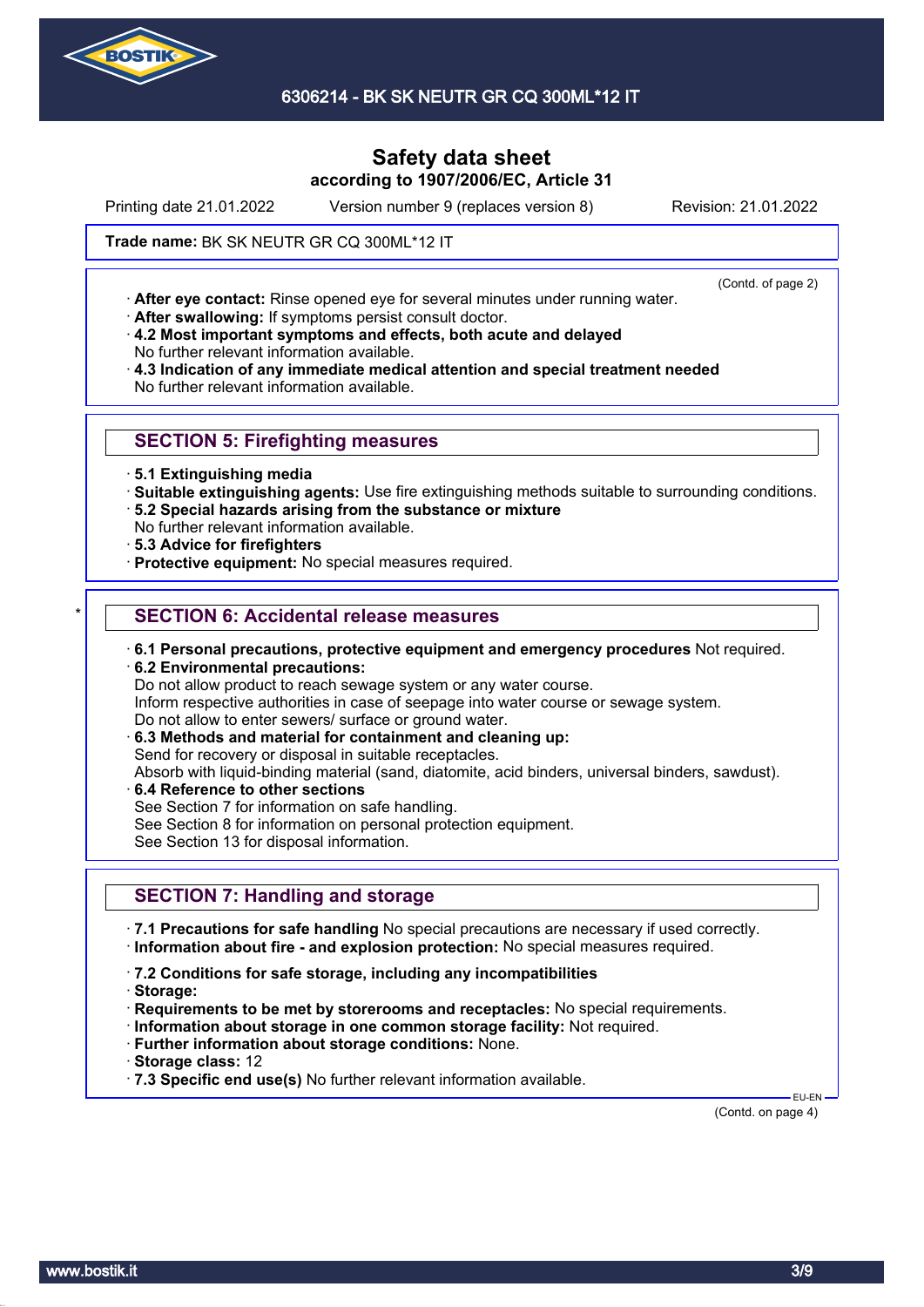

Printing date 21.01.2022 Version number 9 (replaces version 8) Revision: 21.01.2022

#### Trade name: BK SK NEUTR GR CQ 300ML\*12 IT

(Contd. of page 3)

### **SECTION 8: Exposure controls/personal protection**

- · **8.1 Control parameters**
- · **Ingredients with limit values that require monitoring at the workplace:**

The product does not contain any relevant quantities of materials with critical values that have to be monitored at the workplace.

- · **Additional information:** The lists valid during the making were used as basis.
- · **8.2 Exposure controls**
- · **Appropriate engineering controls** No further data; see item 7.
- · **Individual protection measures, such as personal protective equipment**
- · **General protective and hygienic measures:**
- The usual precautionary measures are to be adhered to when handling chemicals. Immediately remove all soiled and contaminated clothing
- Wash hands before breaks and at the end of work.
- **Respiratory protection: Not required.**
- · **Hand protection**



Protective gloves

The glove material has to be impermeable and resistant to the product/ the substance/ the preparation.

Selection of the glove material on consideration of the penetration times, rates of diffusion and the degradation

· **Material of gloves**

Recommended thickness of the material: > 0,12 mm Nitrile rubber, NBR

· **Penetration time of glove material**

For the mixture of chemicals mentioned below the penetration time has to be at least 10 minutes (Permeation according to EN 374 Part 3: Level 1).

· **Eye/face protection** Goggles recommended during refilling

| 9.1 Information on basic physical and chemical properties<br><b>General Information</b> |                                  |
|-----------------------------------------------------------------------------------------|----------------------------------|
| · Physical state                                                                        | <b>Fluid</b>                     |
| · Colour:                                                                               | Different according to colouring |
| · Odour:                                                                                | Characteristic                   |
| Odour threshold:                                                                        | Not determined.                  |
| · Melting point/freezing point:                                                         | Undetermined.                    |
| · Boiling point or initial boiling point and                                            |                                  |
| boiling range                                                                           | 2230 °C                          |
| · Flammability                                                                          | Not applicable.                  |
| <b>Lower and upper explosion limit</b>                                                  |                                  |
| · Lower:                                                                                | Not determined.                  |
| $\cdot$ Upper:                                                                          | Not determined.                  |
| · Flash point:                                                                          | Not applicable.                  |

(Contd. on page 5) EU-EN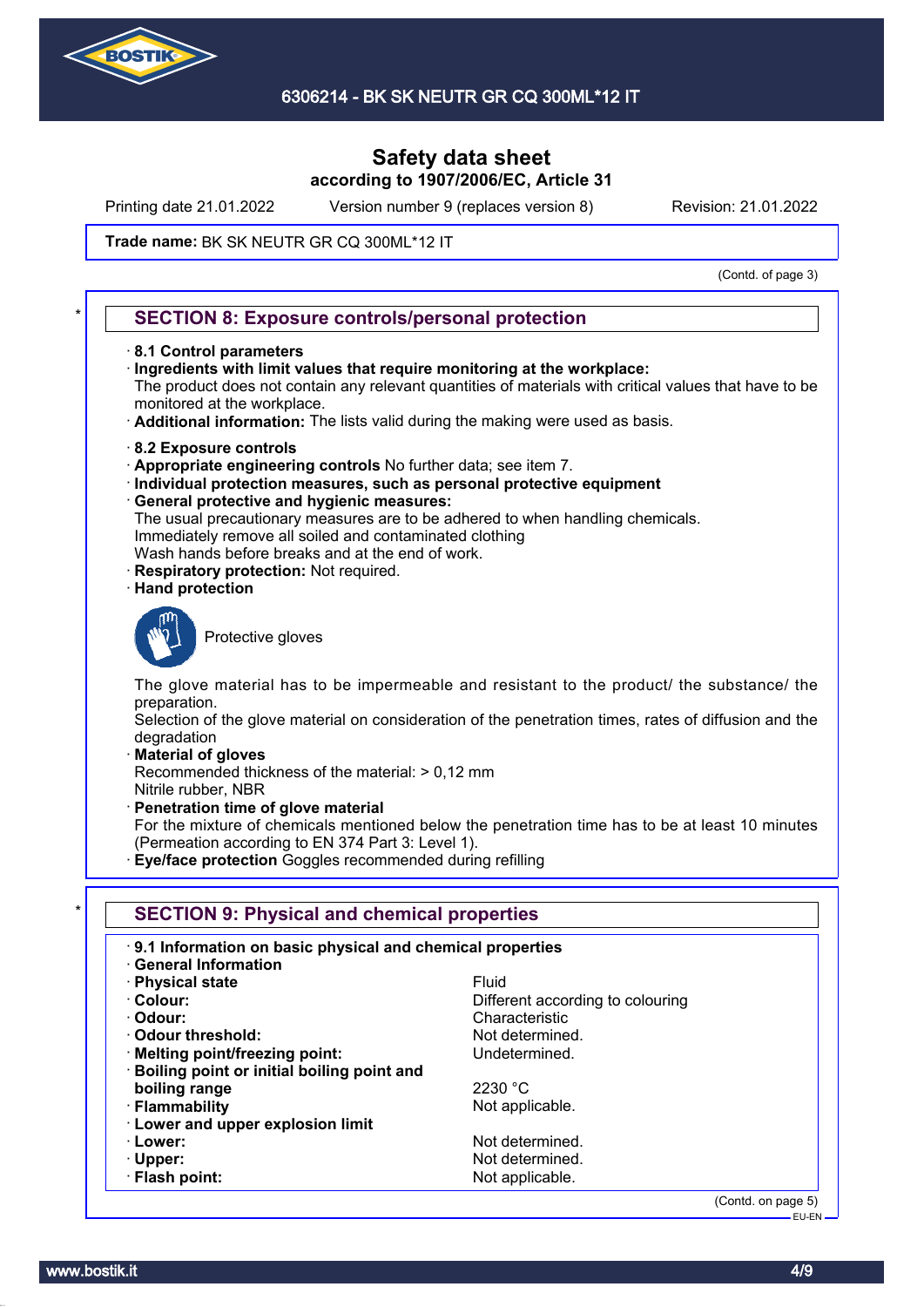

Printing date 21.01.2022 Version number 9 (replaces version 8) Revision: 21.01.2022

#### Trade name: BK SK NEUTR GR CQ 300ML\*12 IT

|                                                                                        | (Contd. of page 4)                                 |
|----------------------------------------------------------------------------------------|----------------------------------------------------|
| Auto-ignition temperature:                                                             | Product is not selfigniting.                       |
| · Decomposition temperature:                                                           | Not determined.                                    |
| pH                                                                                     | Not determined.                                    |
| · Viscosity:                                                                           |                                                    |
| <b>Kinematic viscosity</b>                                                             | Not determined.                                    |
| Dynamic:                                                                               | Not determined.                                    |
| · Solubility                                                                           |                                                    |
| · water:                                                                               | Not miscible or difficult to mix.                  |
| · Partition coefficient n-octanol/water (log                                           |                                                    |
| value)                                                                                 | Not determined.                                    |
| · Vapour pressure:                                                                     | Not determined.                                    |
| · Density and/or relative density                                                      |                                                    |
| · Density:                                                                             | Not determined.                                    |
| · Relative density                                                                     | Not determined.                                    |
| · Vapour density                                                                       | Not determined.                                    |
| 9.2 Other information                                                                  | All relevant physical data were determined for the |
|                                                                                        | mixture. All non-determined data are not           |
|                                                                                        | measurable or not relevant for the                 |
|                                                                                        | characterization of the mixture.                   |
| · Appearance:                                                                          |                                                    |
| $\cdot$ Form:                                                                          | Pasty                                              |
| · Important information on protection of health                                        |                                                    |
| and environment, and on safety.                                                        |                                                    |
| · Ignition temperature:                                                                | $>370$ °C                                          |
| · Explosive properties:                                                                | Product does not present an explosion hazard.      |
| <b>Solvent content:</b>                                                                |                                                    |
| · Solids content:                                                                      | 62.0%                                              |
| <b>Change in condition</b>                                                             |                                                    |
| <b>Evaporation rate</b>                                                                | Not determined.                                    |
|                                                                                        |                                                    |
| Information with regard to physical hazard<br>classes                                  |                                                    |
|                                                                                        |                                                    |
| · Explosives                                                                           |                                                    |
|                                                                                        | Void                                               |
| · Flammable gases                                                                      | Void                                               |
| · Aerosols                                                                             | Void                                               |
| · Oxidising gases                                                                      | Void                                               |
|                                                                                        | Void                                               |
|                                                                                        | Void                                               |
| <b>Flammable solids</b>                                                                | Void                                               |
| · Gases under pressure<br>· Flammable liquids<br>Self-reactive substances and mixtures | Void                                               |
|                                                                                        | Void                                               |
| · Pyrophoric liquids<br>· Pyrophoric solids                                            | Void                                               |
|                                                                                        | Void                                               |
| · Self-heating substances and mixtures<br>· Substances and mixtures, which emit        |                                                    |
| flammable gases in contact with water                                                  | Void                                               |
| · Oxidising liquids                                                                    | Void                                               |
| <b>Oxidising solids</b>                                                                | Void                                               |
| Organic peroxides<br>Corrosive to metals                                               | Void<br>Void                                       |

EU-EN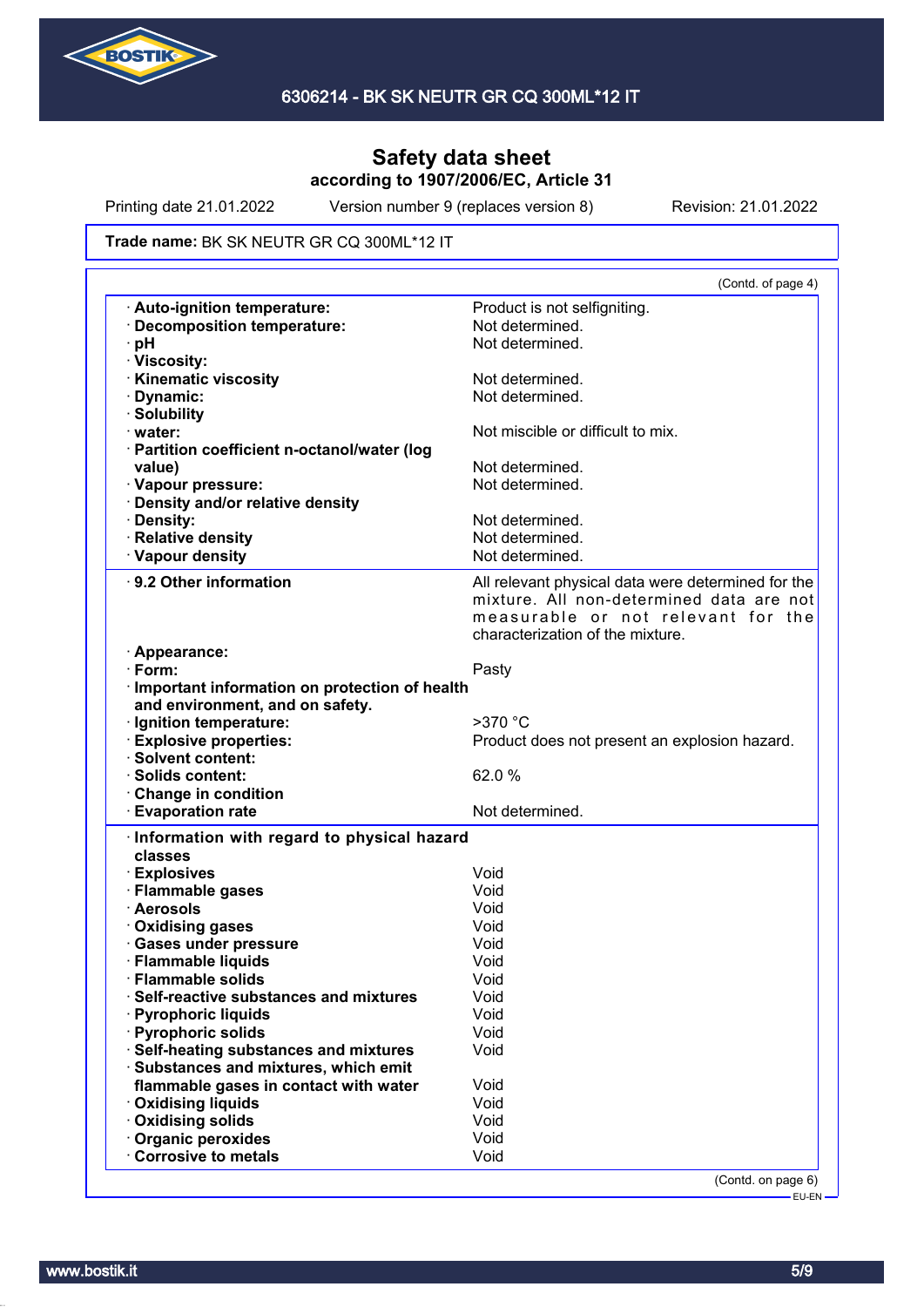

Printing date 21.01.2022 Version number 9 (replaces version 8) Revision: 21.01.2022

#### Trade name: BK SK NEUTR GR CQ 300ML\*12 IT

**Desensitised explosives Void** 

### **SECTION 10: Stability and reactivity**

- · **10.1 Reactivity** No further relevant information available.
- · **10.2 Chemical stability**
- · **Thermal decomposition / conditions to be avoided:**
- No decomposition if used according to specifications.
- · **10.3 Possibility of hazardous reactions** No dangerous reactions known.
- · **10.4 Conditions to avoid** No further relevant information available.
- · **10.5 Incompatible materials:** No further relevant information available.
- · **10.6 Hazardous decomposition products:** No dangerous decomposition products known.

# **SECTION 11: Toxicological information**

- · **11.1 Information on hazard classes as defined in Regulation (EC) No 1272/2008**
- · **Acute toxicity** Based on available data, the classification criteria are not met.

# · **LD/LC50 values relevant for classification:**

| 26530-20-1 2-octyl-2H-isothiazol-3-one |      |                                       |
|----------------------------------------|------|---------------------------------------|
| Oral                                   | LD50 |                                       |
| Dermal                                 | LD50 | 125 mg/kg (ATE)<br>311 mg/kg (ATE)    |
|                                        |      | Inhalative $LC50/4 h 0.27$ mg/l (ATE) |

**Skin corrosion/irritation** Based on available data, the classification criteria are not met.

- · **Serious eye damage/irritation** Based on available data, the classification criteria are not met.
- · **Respiratory or skin sensitisation** May cause an allergic skin reaction.
- · **Germ cell mutagenicity**
- Not applicable.

Based on available data, the classification criteria are not met.

- · **Carcinogenicity** Based on available data, the classification criteria are not met.
- · **Reproductive toxicity** Based on available data, the classification criteria are not met.
- · **STOT-single exposure** Based on available data, the classification criteria are not met.
- · **STOT-repeated exposure** Based on available data, the classification criteria are not met.

· **Aspiration hazard** Based on available data, the classification criteria are not met.

- · **Additional toxicological information:**
- · **Acute effects (acute toxicity, irritation and corrosivity)** Not applicable.
- · **Sensitisation** Not applicable.
- · **Repeated dose toxicity** Not applicable.

· **11.2 Information on other hazards**

### · **Endocrine disrupting properties**

556-67-2 octamethylcyclotetrasiloxane List II; III in the List II; III in the List II; III in the List II; III

# **SECTION 12: Ecological information**

· **12.1 Toxicity**

· **Aquatic toxicity:** No further relevant information available.

(Contd. on page 7) EU-EN

(Contd. of page 5)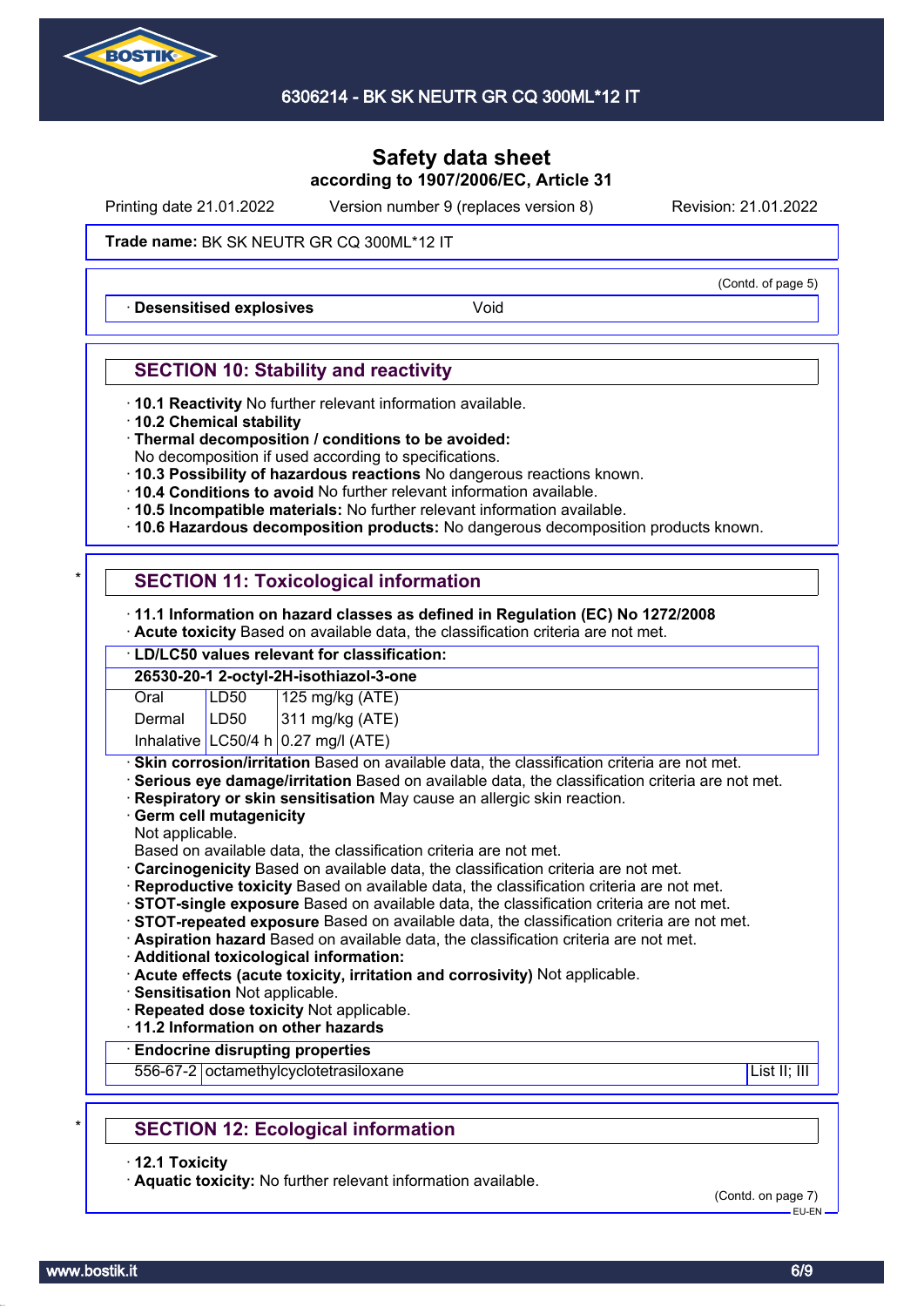

Printing date 21.01.2022 Version number 9 (replaces version 8) Revision: 21.01.2022

#### Trade name: BK SK NEUTR GR CQ 300ML\*12 IT

(Contd. of page 6) · **12.2 Persistence and degradability** No further relevant information available. · **12.3 Bioaccumulative potential** No further relevant information available. · **12.4 Mobility in soil** No further relevant information available. · **12.5 Results of PBT and vPvB assessment** · **PBT:** Not applicable. · **vPvB:** Not applicable. · **12.6 Endocrine disrupting properties** For information on endocrine disrupting properties see section 11. · **12.7 Other adverse effects** · **Remark:** Harmful to fish

- 
- · **Additional ecological information:**

## · **General notes:**

Water hazard class 2 (German Regulation) (Self-assessment): hazardous for water Do not allow product to reach ground water, water course or sewage system. Danger to drinking water if even small quantities leak into the ground.

Harmful to aquatic organisms

#### **SECTION 13: Disposal considerations**

- · **13.1 Waste treatment methods**
- · **Recommendation**

Must not be disposed together with household garbage. Do not allow product to reach sewage system.

Disposal must be made according to official regulations.

- · **Uncleaned packaging:**
- · **Recommendation:**

Packagings that may not be cleansed are to be disposed of in the same manner as the product.

| <b>SECTION 14: Transport information</b>                   |                 |                    |
|------------------------------------------------------------|-----------------|--------------------|
| 14.1 UN number or ID number<br>· ADR/ADN, IMDG, IATA       | not regulated   |                    |
| · ADN                                                      | not regulated   |                    |
| 14.2 UN proper shipping name<br>· ADR/ADN, ADN, IMDG, IATA | not regulated   |                    |
| 14.3 Transport hazard class(es)                            |                 |                    |
| · ADR/ADN, ADN, IMDG, IATA<br>· Class                      | not regulated   |                    |
| 14.4 Packing group<br>· ADR/ADN, IMDG, IATA                | not regulated   |                    |
| 14.5 Environmental hazards:                                | Not applicable. |                    |
| 14.6 Special precautions for user                          | Not applicable. |                    |
|                                                            |                 | (Contd. on page 8) |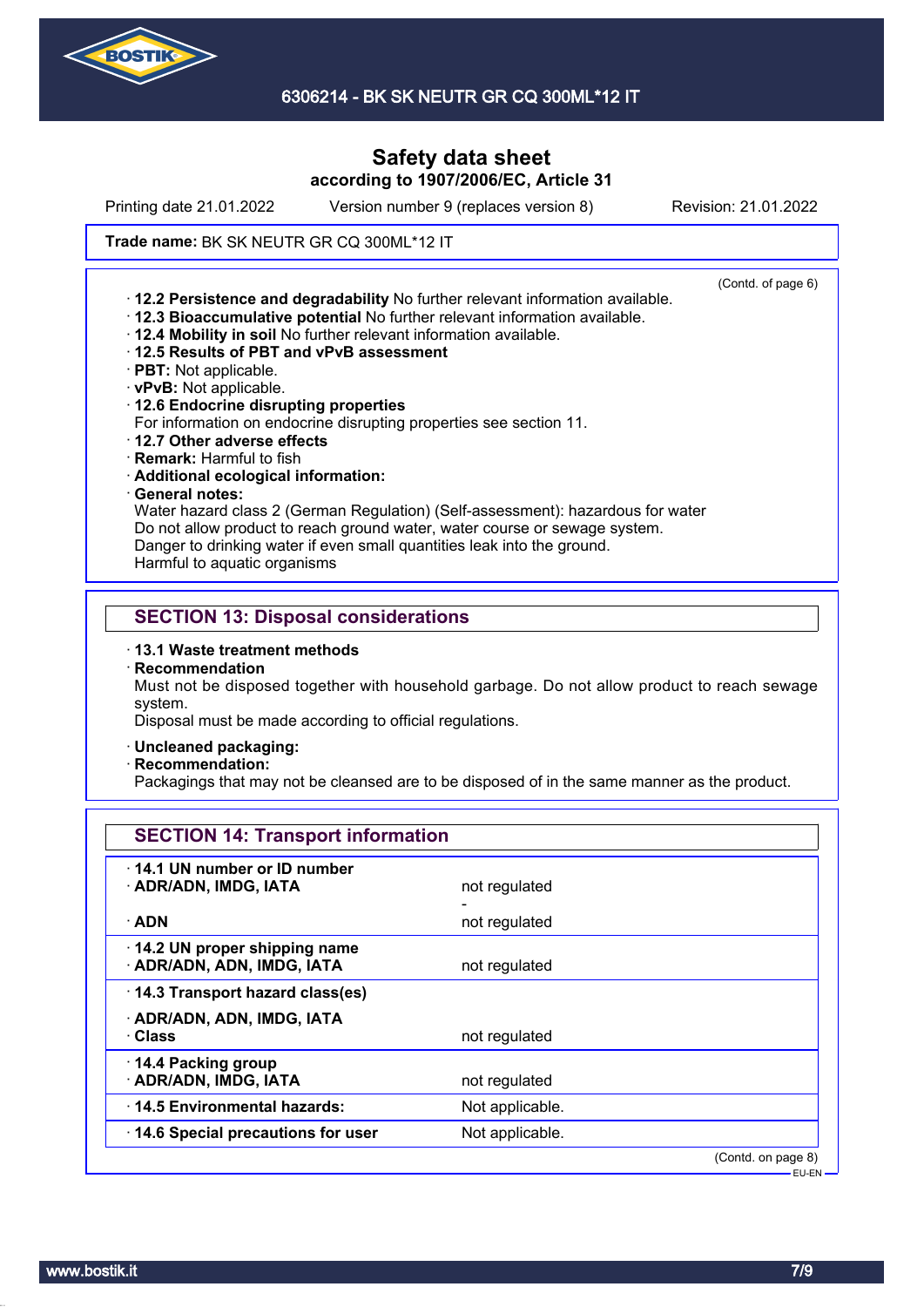

Printing date 21.01.2022 Version number 9 (replaces version 8) Revision: 21.01.2022

#### Trade name: BK SK NEUTR GR CQ 300ML\*12 IT

|                                                                                | (Contd. of page 7)                                                                                                                                                  |
|--------------------------------------------------------------------------------|---------------------------------------------------------------------------------------------------------------------------------------------------------------------|
| $\cdot$ 14.7 Maritime transport in bulk according to<br><b>IMO instruments</b> | Not applicable.                                                                                                                                                     |
| · Transport/Additional information:                                            | Not dangerous according to the above<br>specifications.                                                                                                             |
| ∴IMDG<br>· Remarks:                                                            | Under certain conditions substances in Class 3<br>(flammable liquids) can be classified in<br>packinggroup III.<br>See IMDG, Part 2, Chapter 2.3, Paragraph 2.3.2.2 |
| · UN "Model Regulation":                                                       | not regulated                                                                                                                                                       |

### **SECTION 15: Regulatory information**

- · **15.1 Safety, health and environmental regulations/legislation specific for the substance or mixture**
- · **Directive 2012/18/EU**

· **Named dangerous substances - ANNEX I** None of the ingredients is listed.

**REGULATION (EC) No 1907/2006 ANNEX XVII** Conditions of restriction: 3, 70

· **DIRECTIVE 2011/65/EU on the restriction of the use of certain hazardous substances in electrical and electronic equipment – Annex II**

None of the ingredients is listed.

· **REGULATION (EU) 2019/1148**

**Regulation (EC) No 273/2004 on drug precursors** 

None of the ingredients is listed.

· **Regulation (EC) No 111/2005 laying down rules for the monitoring of trade between the Community and third countries in drug precursors**

None of the ingredients is listed.

· **15.2 Chemical safety assessment:** A Chemical Safety Assessment has not been carried out.

### **SECTION 16: Other information**

This information is based on our present knowledge. However, this shall not constitute a guarantee for any specific product features and shall not establish a legally valid contractual relationship.

# **Relevant phrases**<br>H225 Highly flar

Highly flammable liquid and vapour.

- H226 Flammable liquid and vapour.
- H301 Toxic if swallowed.
- H304 May be fatal if swallowed and enters airways.
- H311 Toxic in contact with skin.
- H314 Causes severe skin burns and eye damage.<br>H315 Causes skin irritation.
- Causes skin irritation.
- H317 May cause an allergic skin reaction.
- H318 Causes serious eye damage.
- H319 Causes serious eye irritation.

(Contd. on page 9) EU-EN